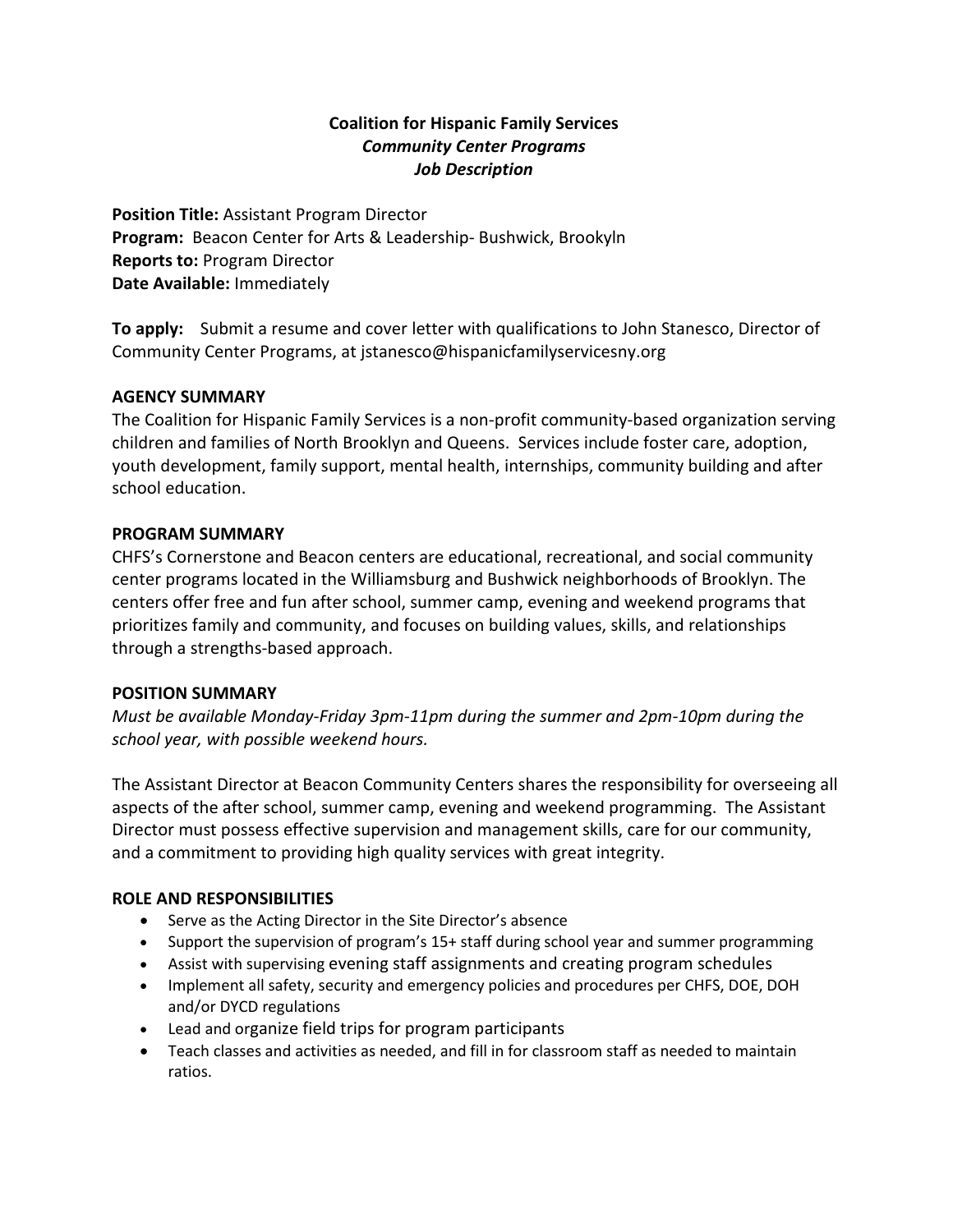- Develop and implement a recruitment and retention plan to ensure all enrollment and rate of participation goals are met/exceeded
- Conduct regular and effective community/program outreach
- Collaborate on community and special projects and events as needed
- Demonstrate flexibility and aptitude in leading new initiatives as needed
- Support with administrative tasks including, but not limited to, maintaining participant and staff files and preparing and submitting payment requests
- Ensure that all participants have completed applications and adhere to sign-in/sign-out policies
- Communicate changes in programming to staff members and participants
- Supervise and meet for a regular supervision meeting with evening staff
- Attend other supervision meetings and professional development trainings as assigned
- Communicate effectively via email and in person.
- Co-host a monthly community advisory board and successful youth advisory council
- Ensure that equipment is checked out, set up and returned properly
- Draft incident reports, and complete proper documentation as needed by DOE, DOH, and/or DYCD
- Manage and teach as needed during holiday breaks and summer camps
- Complete any tasks deemed necessary by the Director.

### **QUALIFICATIONS**

Minimum two years of experience working in a supervisory capacity in a program of comparable size. Must have the appropriate qualifications or working toward the completion of (1) of the credentials mandated under the New York State Office of Children and Family Services (OCFS) for School Age Child Care (SACC) registration, as described below: Associate's Degree in Child Development, elementary education, physical education, reaction or related field AND (2) years of direct experience working with children under the age of 13 years, including at least 1 year in a supervisory capacity. Or School Age Child Care Credential and at least 2 years direct experience working with children under the age of 13 years, including one year of supervisory experience. Or New York State Children's Program Administrator Credential AND 2 years of direct experience working with children under the age of 13 years, including at least one year in a supervisory capacity. **Or** Two years of college with 18 credits in child development, elementary education, physical education, recreation or related field AND 2 years direct experience working with children under the age of 13 years, including at least one year in a supervisory capacity.

Fluent Spanish and English is highly desirable. Must be able to work evenings and weekends, as well as extended hours during summer camp. Experience in a similar program is ideal, including the ability to promote community engagement at the center. Must have working knowledge of Microsoft Office Suite including; Outlook, Excel, PowerPoint, Publisher and Word. Additionally, candidate must be comfortable using internet browsers such as Explorer and Google Chrome in order to complete all administrative tasks as required by the position.

### **COVID-19**

Please note that due to New York City's ongoing response to the COVID-19 pandemic, all position details are subject to change as new guidance emerges from the Department of Youth